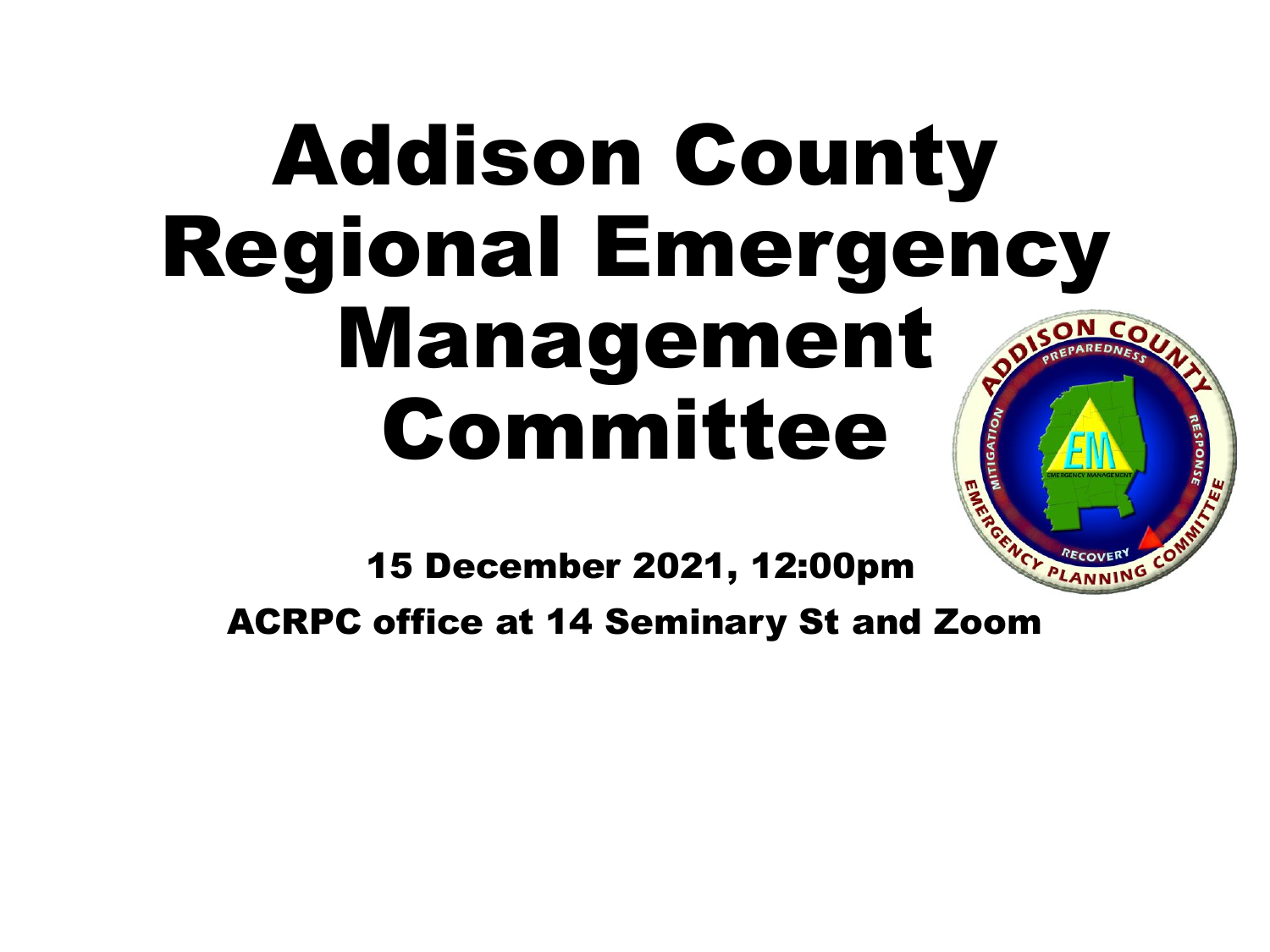# Today's Agenda



#### **12:00 Call to Order**

**12:05 Introductions**

#### **Quick Q&A by American Red Cross Disaster Program Managers**

- Sara J Kershaw, Disaster Program Manager of Northern Vermont and
- John Keppler, Disaster Program Manager for Southern Vermont

#### **12:10 Review of Regional Emergency Management Committee details (A. L'Roe)**

- Background
- Requirements
- **12:30 Elections of interim positions**
- **12:45 Upcoming REMC Tasks**
- **13:00 Adjourn**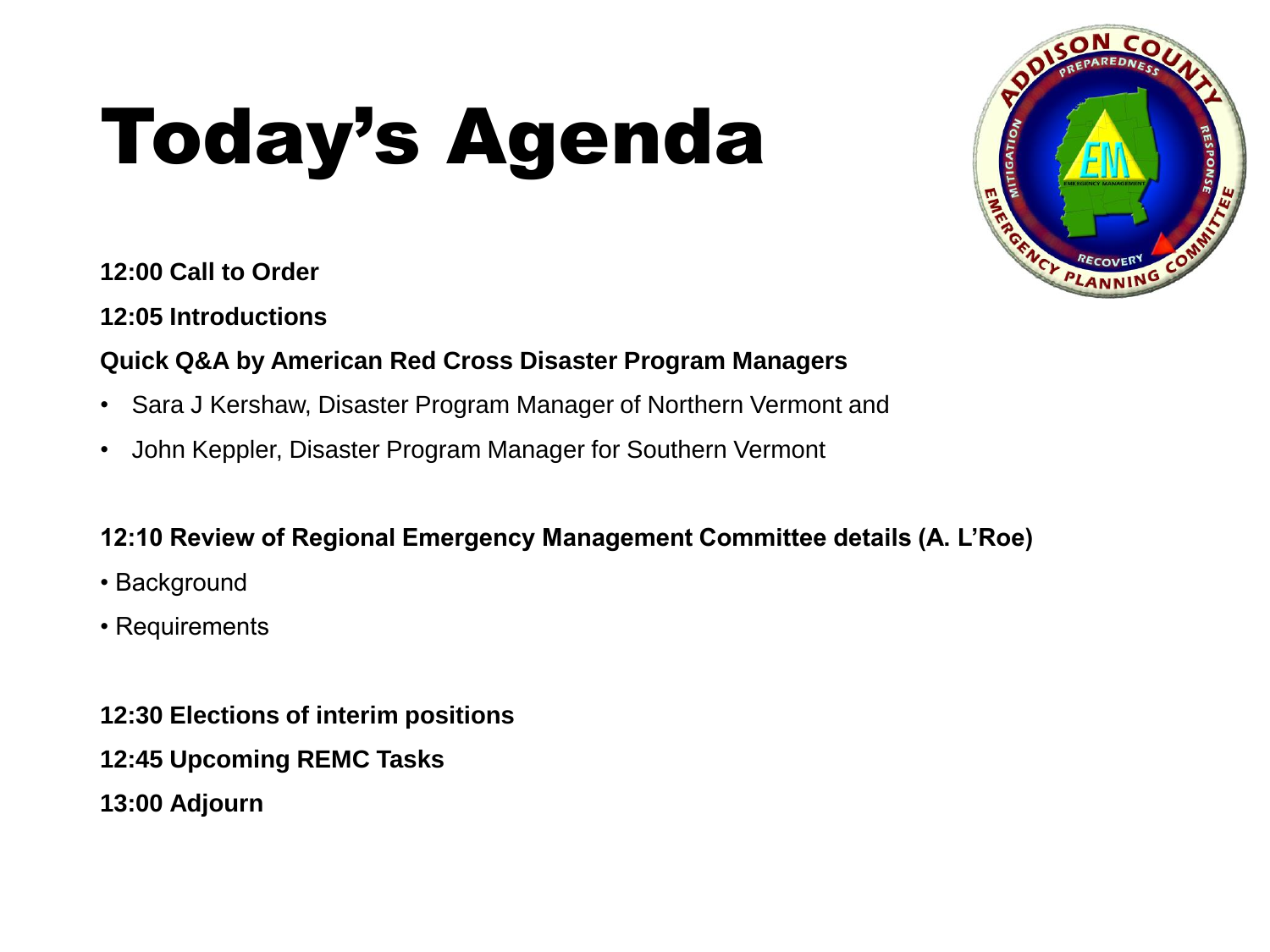# Brief REMC Review

- In July 2021, regional Local **Emergency Planning** Committees were replaced with one statewide Local Emergency Planning Committee.
- Regional Emergency Management Committees required, which "shall coordinate emergency planning and preparedness activities to improve their regions' ability to prepare for, respond to, and recover from all disasters."

(Sec. 12. 20 V.S.A. § 6)

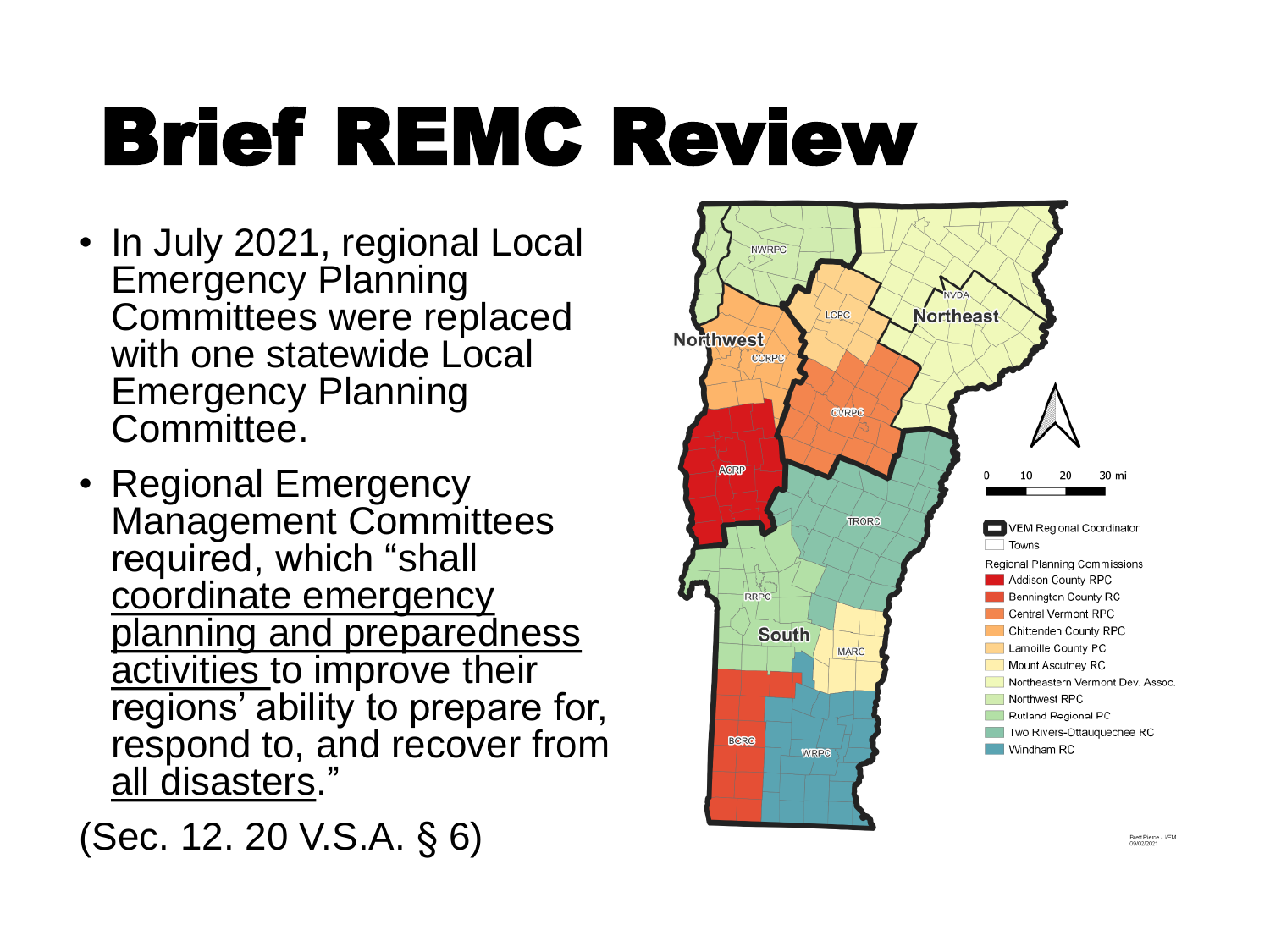# REMC Membership

**Voting Members** from each town and city in the region:

- 1 Local Emergency Management Director (EMD) (or designee, e.g. an Emergency Management Coordinator)
- 1 Emergency Services Representative (Fire, Police, EMS)

Voting Proxies can be designated between these two appointed positions

Voting members may span multiple cities and towns

(e.g. Fire Dept or EMS serving several municipalities)

Quorum = a majority of voting members, including proxies, being present (i.e. >20)

**Non-voting members**: representatives from other organizations serving within the region:

- Fire Departments
- Emergency Medical Services
- Law Enforcement
- Transportation
- Regional Planning Commissions
- Hospitals
- VT Department of Health's District **Office**
- The Division of Emergency Management
- Organizations Serving Vulnerable **Populations**
- Media, and
- Any Other Interested Public Or Private Individual Or Organization.

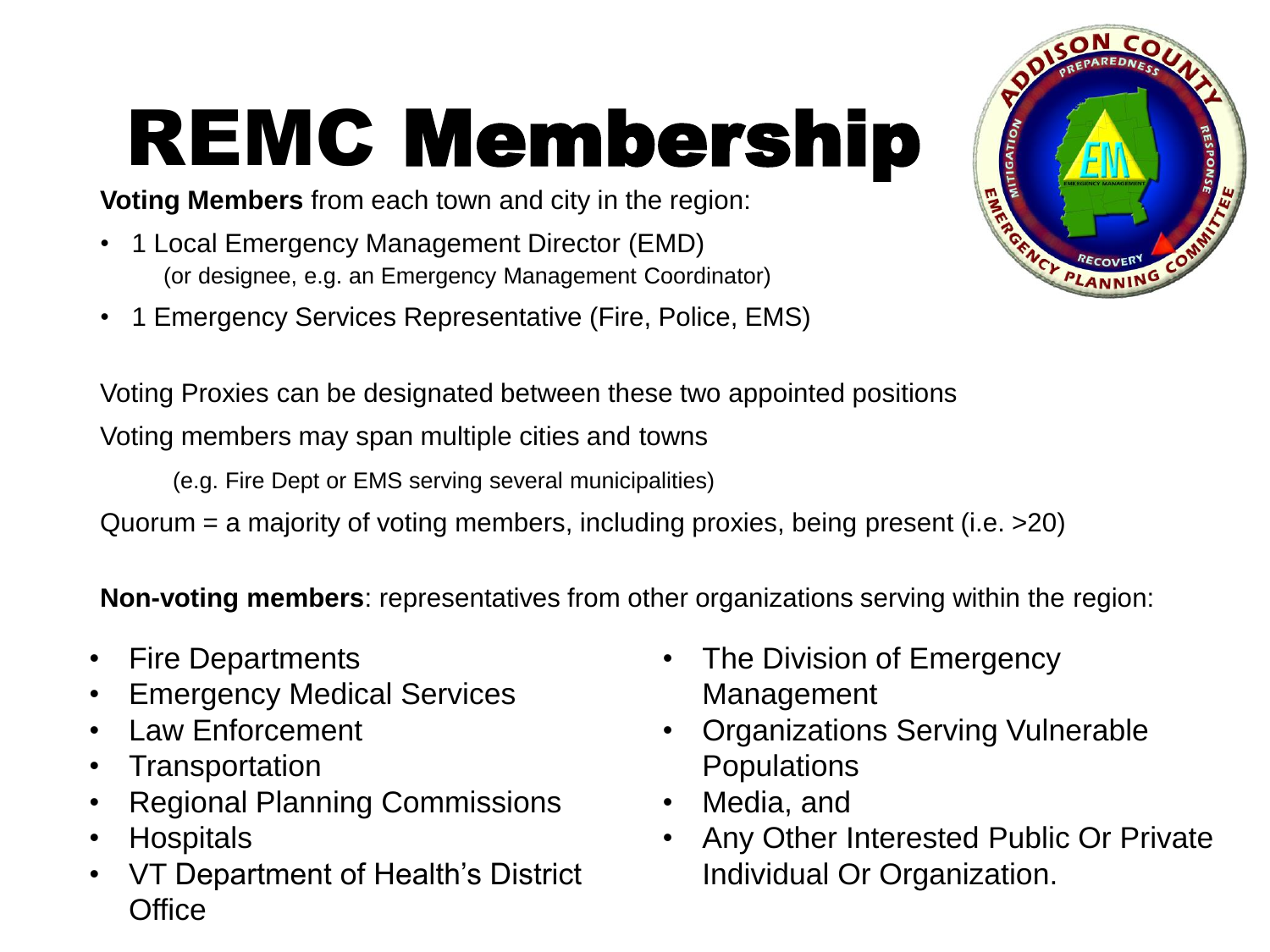## Election of REMC Positions

To be Annually elected by Voting members\*

**Chair** of the Committee

**Vice Chair** of the Committee

**Representatives** to 3 state committees/activities:

- the statewide Local Emergency Planning Committee; (meets 12/16 at 9am)
- Threat and Hazard Identification and Risk Assessment and Stakeholder Preparedness Review;
- the Integrated Preparedness Planning Workshop.

#### **Secretary/Minutes taker**

Administrative services will be performed by the ACRPC (Andrew L'Roe)

[\*Informal appointments of officers and representatives of the Regional Emergency Management Committee may be made up until June 1, 2022]

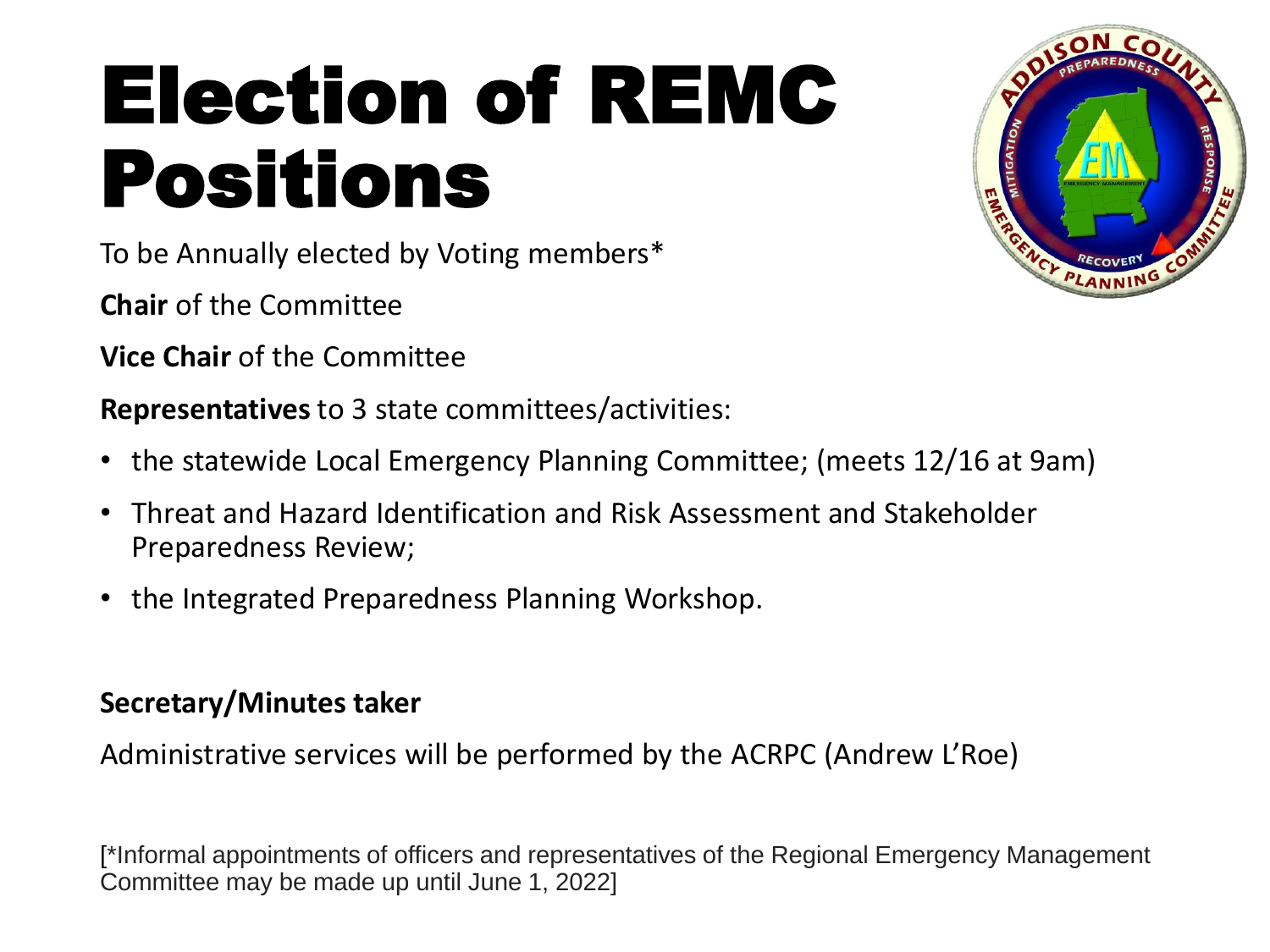## **Upcoming REMC Tasks**



- Recruiting Voting Members and Incentivizing Participation
- Creating REMC Bylaws
- Regional Plan/Resource Inventory
- Future All-Hazard Planning Topics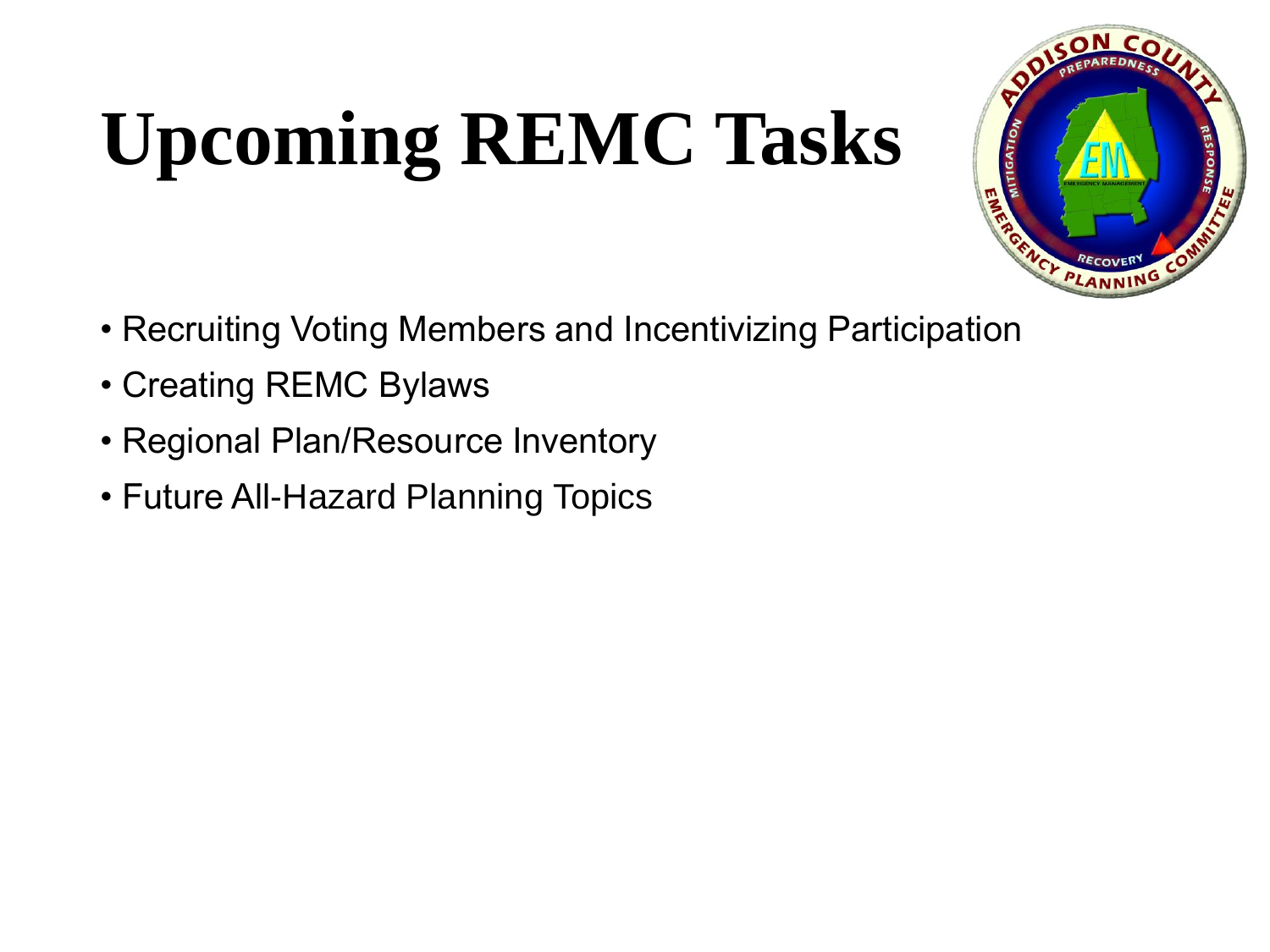### Recruiting and Incentives for REMC Participation

• Provide Lunches/Dinner

Other Ideas?

- ERAF funding incentives
- Prioritization in funding proposals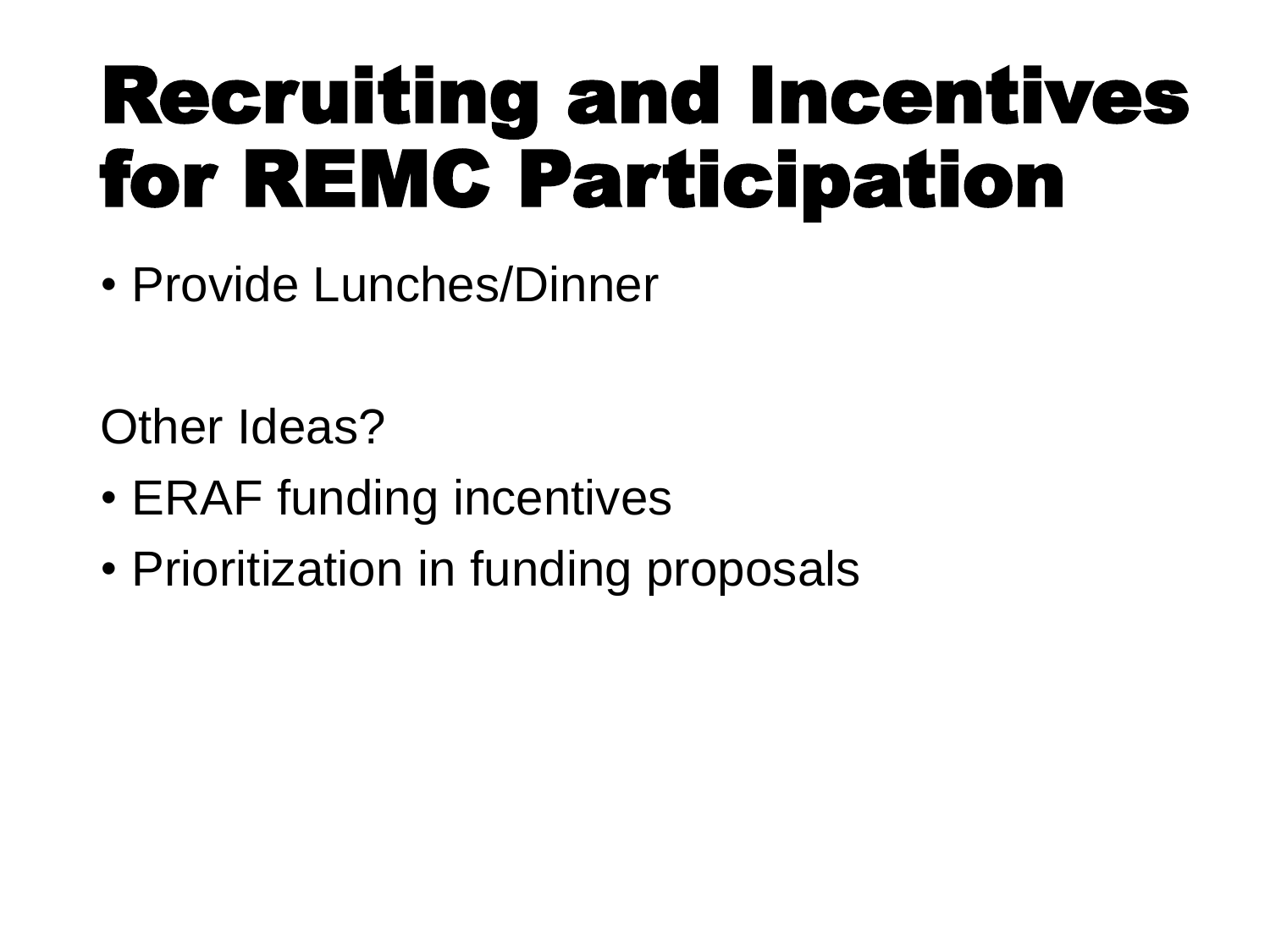## REMC Requirements: Regional Plan

A "Regional Plan" must be submitted to Vermont Emergency Management annually after town meeting day and before **June 1st each year.** 

### **Must Contain:**

- Meeting Frequency
- Leadership Roles
- Membership Contacts
- Regional Resources
- Regional Mutual Aid Agreements
- Description of the region's process for regional coordination during a disaster

#### [A. L'Roe will prepare draft consistent with guidance provided by the Division of Emergency Management]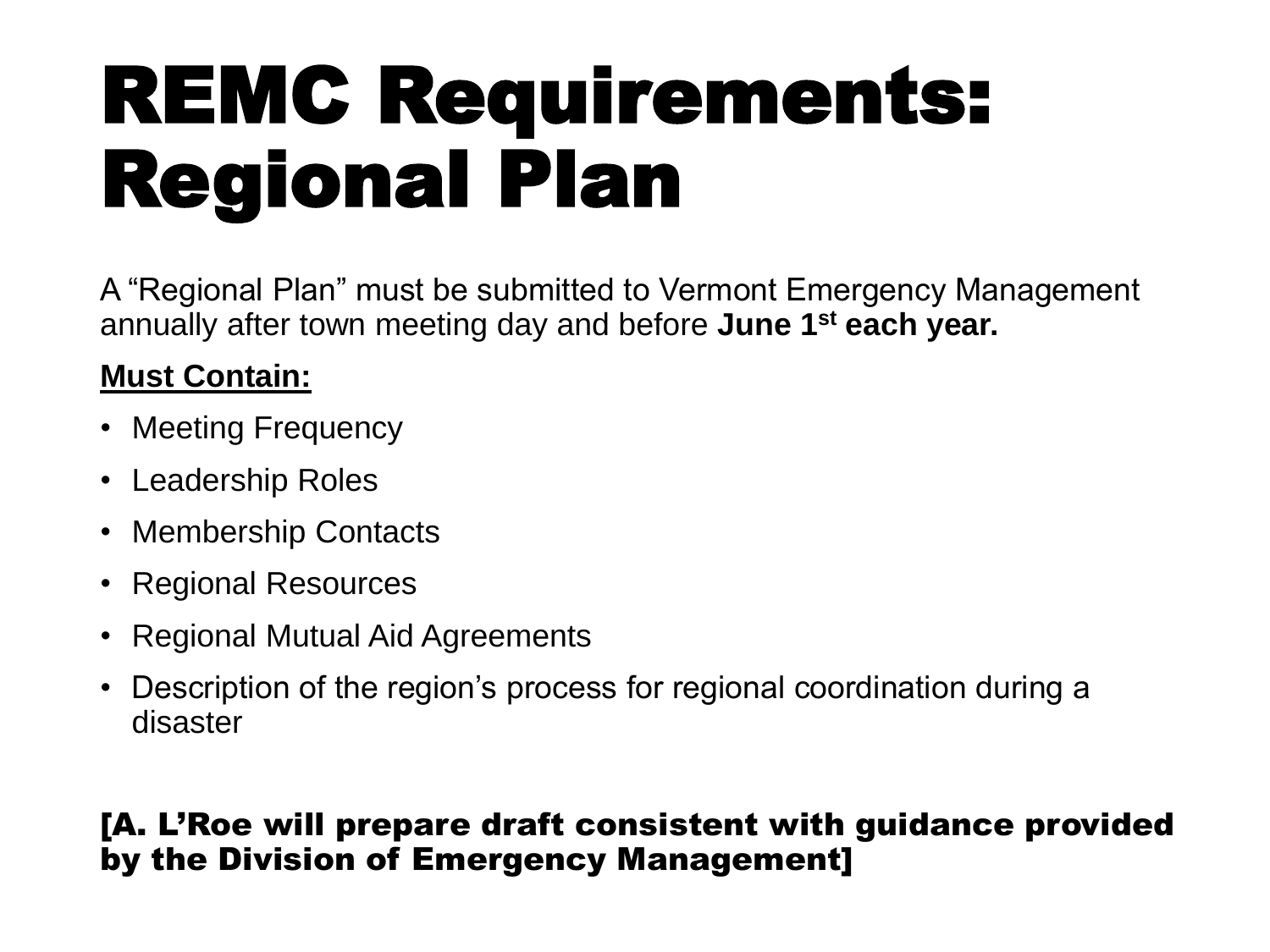# REMC Bylaws



Bylaws should document meeting procedures including,

- the name of this Regional Emergency Management Committee
- Rules of the meeting,
	- (i.e. Robert's Rules of Order or some other meeting rules)
- Definition of Quorum
	- (majority of members in Addison County  $=$  >20 EMDs/ EM Reps or proxies)
- Voting procedures, required for:
	- financial matters of the REMC
	- electing of officers, and
	- electing representatives to state LEPC/IPW/THIRA

#### **[A. L'Roe will revise the previous LEPC 8 Bylaws and send out prior to next meeting]**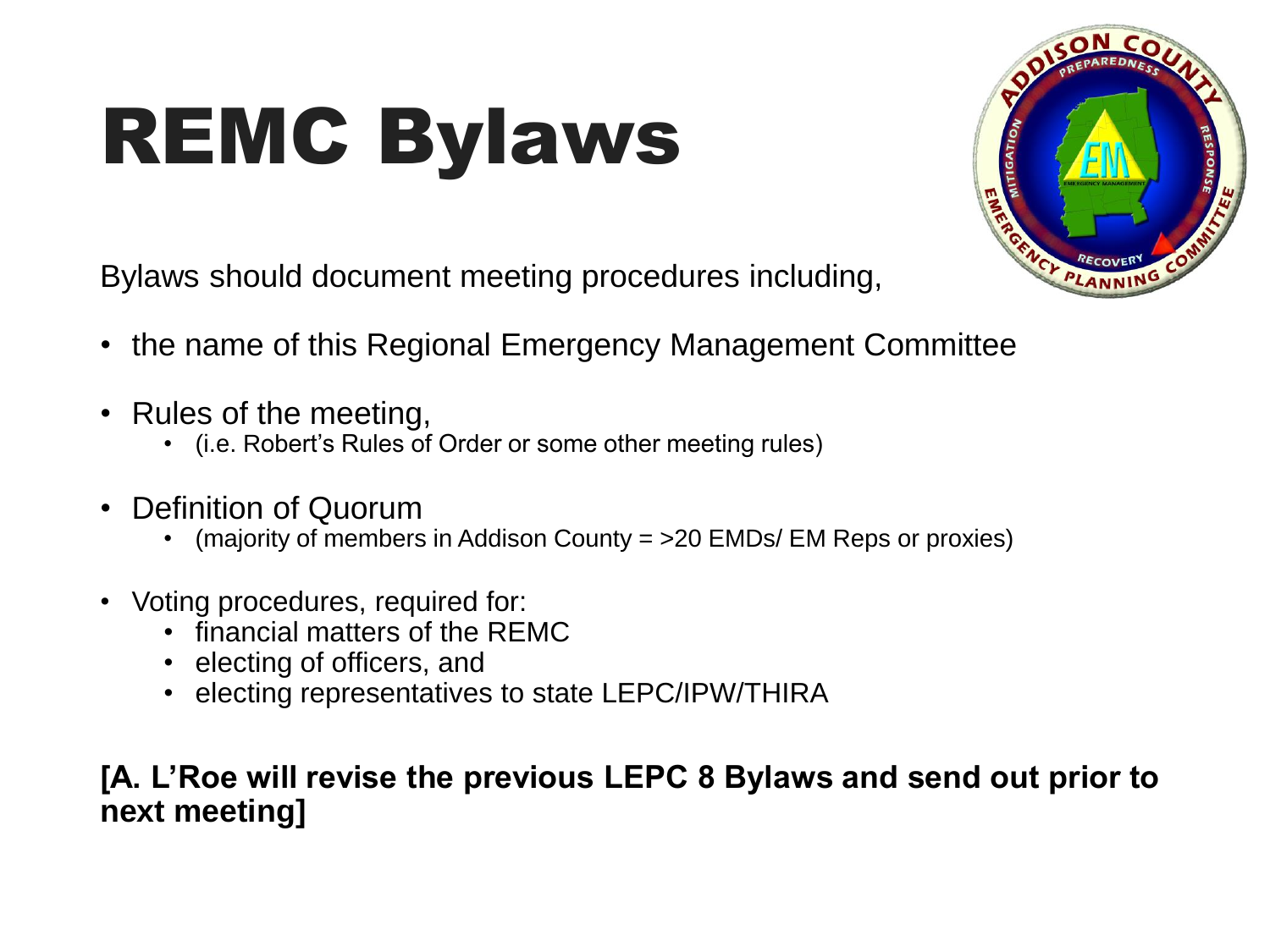## Future All-Hazard Planning Topics



- Critical Infrastructure (offered by VEM)
- Department of Health
- Updating LEMPs
- Training for EMDs/EMCs
- Coordination with town Road Foreman/Crews